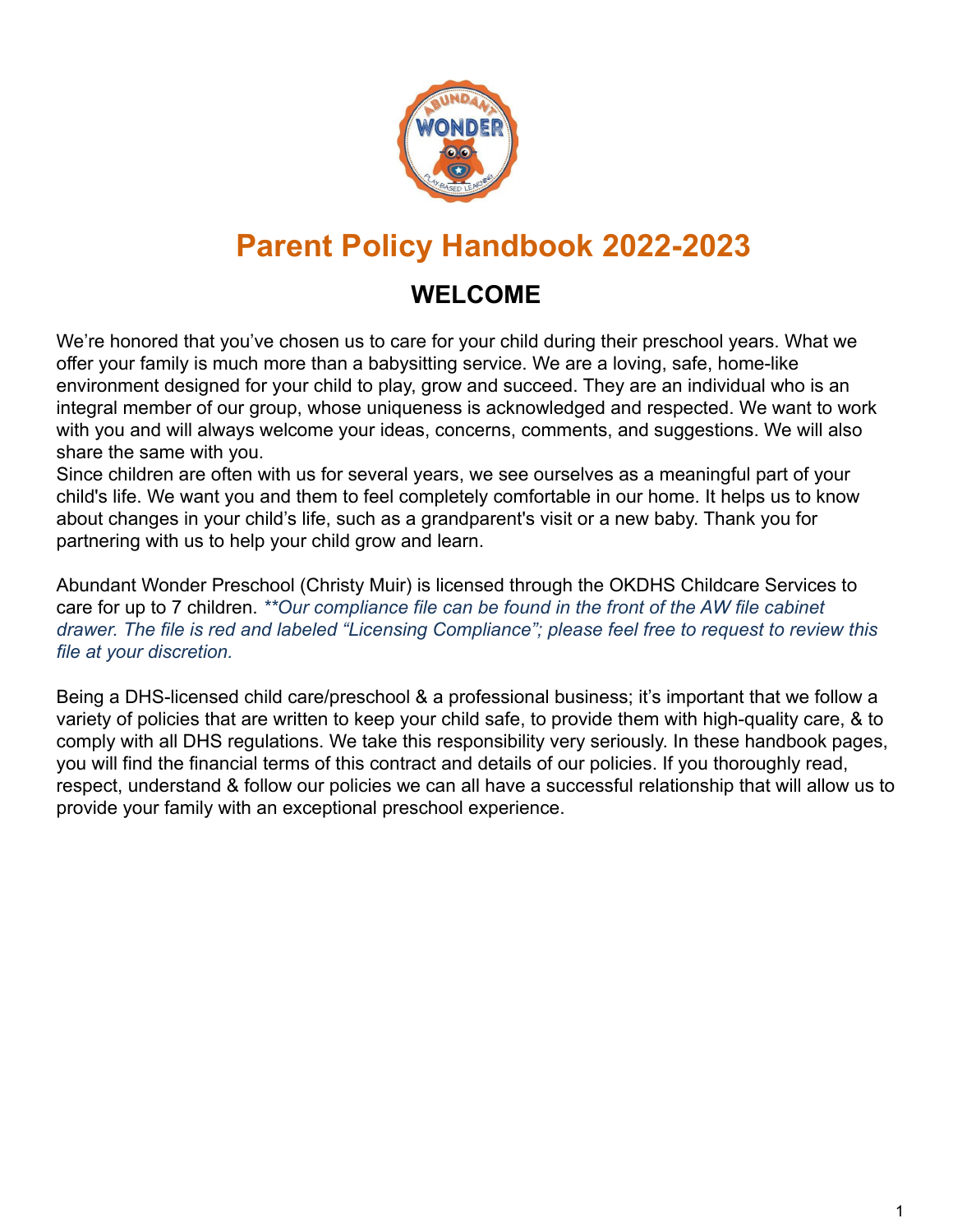### **FINANCIAL TERMS**

- 1. **Prior to Care**: A one-time, non-refundable Registration Fee of \$100.00 (per child) is required upon enrollment. Your child's enrollment is not guaranteed until you have returned the signed Contract Agreement plus Registration Fee. Certain other policies apply if needing to hold a space for longer than one week.
	- a. Prior to the start date of care the following must be received by Abundant Wonder Preschool for each child:
		- i. Signed Parent/Caregiver Contract & both DHS-created forms (found on our website)
		- ii. Registration Fee
		- iii. Immunization Record/Exemption Certificate (on or before first day of care)

#### 2. **Monthly Tuition:** *\*\*Hours of Operation: Monday through Friday from 7:30 a.m. to 5:00 p.m.*

- a. Your child's monthly tuition is due on the 1st day of each month no later than 5:00pm, in advance of care being provided. Brightwheel Automatic Invoice Payments are preferred. Checks are to be written to **Christy Muir.** We do not accept cash payments.
- b. Drop-in fees and forms are required per occurrence at time of scheduling, prior to the first day of drop-in care.
- c. Tuition is due regardless of your child's attendance and includes all listed days closed, vacation days, personal days and sick days - these are paid days. There are no refunds, credits or deductions for any days your child is absent, for any reason.
- d. Tuition automatically increases up to 3% each September. Courtesy reminders will be sent out each July.
- e. Please indicate on the contract that you understand and agree to this Monthly Tuition policy.

### 3. **Overtime Fee:**

- a. A fee of \$15.00 per (any portion of) 15 minutes per child will apply if a child remains in care after 5:00pm. The. The overtime fees are due and payable upon pickup or prior to the start of the next day's care.
- b. If your child is not picked up by the time our family needs to leave for an after-hours event, this fee is doubled (\$30/any portion of 15 min) and you will pick them up at the event. We will not be late to our after-hours personal commitments.
- c. Overtime fees are also subject to late payment fees.
- d. Please indicate on the contract that you understand and agree to this Overtime Fee policy.
- 4. **Late Payments:** Your tuition payment to us is our paycheck so please do not put us in a position to ask to be paid; take your responsibility seriously and pay us on time.
	- a. We recommend utilizing the "auto-pay" feature on Brightwheel to best prevent late payments.
	- b. If you pay by check and your child will be absent on your tuition due date, please remit the tuition check on your child's last day of attendance, before the due date.
	- c. Payments are considered late if not paid by the due date at 5:00pm.
	- d. A late fee of \$25 per day (including weekend days) will be charged on monthly tuition as well as any other late or overtime fees incurred.
		- i. "No Pay, No Play" Your child may not attend after 3 business days of nonpayment. No exceptions.
		- ii. This contract is immediately terminated after 1 week of nonpayment. Collection proceedings will then begin and you will be responsible for all tuition fees, late fees, collection fees, legal fees, and related loss of income.
	- e. Please indicate on the contract that you understand and agree to this Late Payments policy.
- 5. **Returned Checks:** A returned check fee of \$50 will be charged on all returned checks/payments. Parents are also responsible for any other costs incurred as a result of the check/payment being returned. In this event, late fees will apply since your payment will be considered late as it did not clear the bank.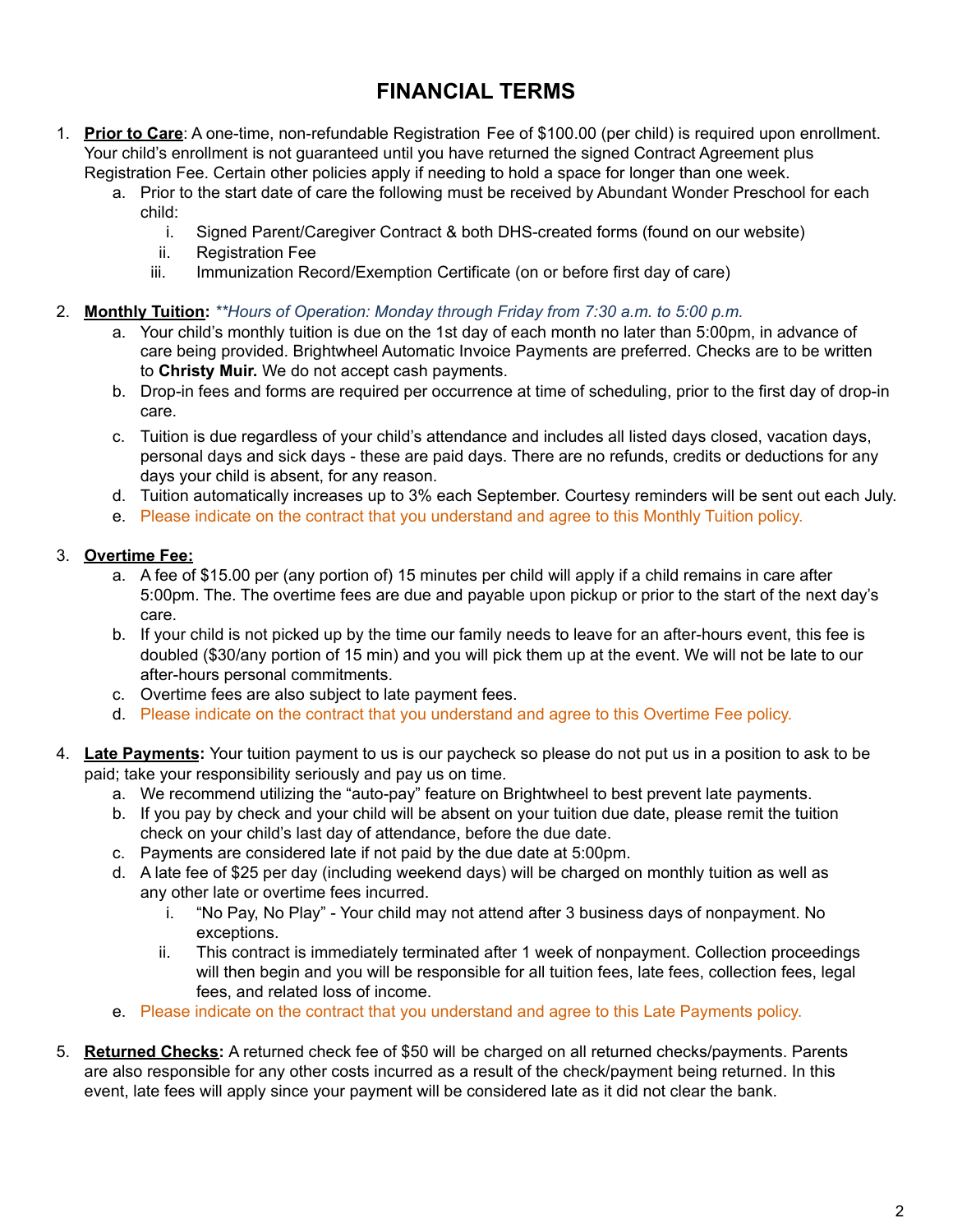### **ATTENDANCE POLICIES**

#### 1. **Arrivals & Departures:** *\*\*Caregiver will utilize the Brightwheel app on a phone/tablet to clock-in and clock-out each child every day.* DHS licensing, food program & tax records require us to maintain this log.

a. Arriving & departing generally requires that we interrupt whatever activities we are currently

- participating in with the children so please make them brief. If there is something that you need to discuss with us during this time, please let us know ahead of time so we can plan accordingly.
- *b. \*\*If someone else is dropping off or picking up your child, please notify us before they arrive. Also, make sure they have their ID ready and are familiar with our arrival & departure routines before they arrive.*

### 2. **Arrival Expectations:**

- a. Parents being brief, confident & consistent will make it a much more pleasant experience for your child. A long farewell will be more traumatic for your child & is also a disruption to the other children in care. Furthermore, some children go through a short phase of separation anxiety at different stages of development. Nearly all children will "test boundaries" during this time by being unusually demanding or seemingly disrespectful to you. This is developmentally normal & will not be resolved by prolonging your departure or by trying to sneak away. When your child is having a problem separating, it gets worse the longer you are here. 99% of the time, they will be just fine the minute you leave. If separation is excessively difficult for your child, I have a phased plan that helps us work together to ease the transition.
- b. Just as brief goodbyes are important, it's also important that you plan enough time when dropping-off. Please make sure you have enough time to give them a proper farewell. Developing a good-bye routine is comforting and helpful.
- *c. \*\*If your child does not arrive by 8:30am and we have not heard from you, we will call or text you to confirm plans for arrival. This is to help minimize instances of children being left in cars or other dangers.*
- d. Early Arrivals: You must make arrangements no less than 24 hours in advance if you will need to bring your child BEFORE 7:30am. If you arrive early without our prior approval, we will not open the door. We ask that you remember that this is our home; we have our own morning routines and possibly have sleeping children that you would disturb by knocking/ringing bell.
	- a. Please indicate on the contract that you understand and agree to this Early Arrivals policy.
- e. Late Arrivals: Arriving AFTER 9:00am is highly discouraged, coming later than that disrupts our routine. Please try to schedule appointments later in the day and plan to pick up your child before or after nap or plan to keep your child home after their appointment. We will NOT wait for late arrivals if we have an outing planned.
	- a. Please indicate on the contract that you understand and agree to this Late Arrivals policy.

### 3. **Departures:**

- a. Please do not send someone else to pick-up your child unless you have given us prior written consent.
	- i. Separated/divorced parents you must both give your written consent if you have joint custody. Please do not put us in the position of having to deny pick-up to someone you have approved unless the other parent has also approved.
- *b. \*\*Your pick-up contacts will be asked to show picture ID.*
- *c. \*\*We will not release your child to anyone, even parents, who are under the apparent influence of drugs or alcohol or an individual who poses a safety risk regardless of parental permission.*
- d. Parents who are separated or divorced: if there is a court order keeping one parent or guardian away from your child we must have a copy of the order to that effect in our files. Otherwise, we cannot prevent the non-custodial parent or guardian from picking up.
- e. Early Departures:
	- i. If leaving early is needed, please consider picking up before nap (around 1:30pm) instead of during.
	- ii. **Naptime departures are highly discouraged.** They not only disrupt your child's routine and much needed rest/sleep, it potentially disrupts other children as well.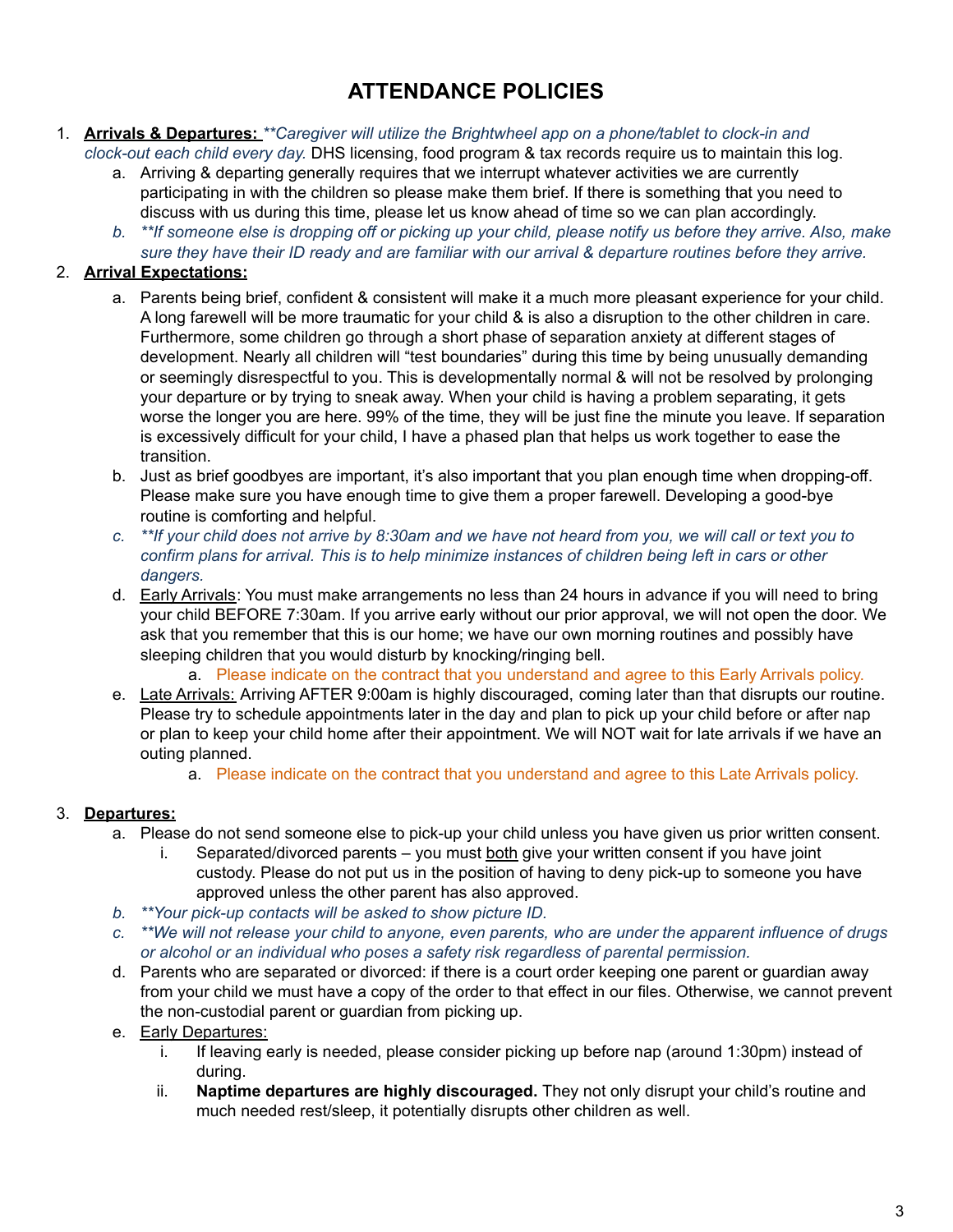- 1. Special instructions will be given if a naptime (2p-4p) pick-up is absolutely necessary.
- 2. Excessive naptime pick-ups may result in termination of contract due to the lack of respect shown to the children in our care.
- f. Late Departures: Please call/text us if you will be more than 15 minutes later than your **usual** time to pick- up your child. Children are very in tune with routine and notice when parents don't arrive at their usual time. It's not respectful to keep your child waiting much longer past the time they are used to going home without giving them some kind of notice (think how you feel when people are late for a meeting).
	- i. Overtime Departures:
		- 1. See Overtime Fees (above)
		- 2. Please keep in mind that our family may have plans after hours.
		- 3. Repeated late pick-ups are grounds for termination.
		- 4. In the event that a parent cannot be contacted, it is our policy to call emergency contacts listed on the Child Information Form should a child remain in care after 5:00pm.
			- a. If parents cannot be reached and/or alternate arrangements for pick-up can't be made, we will reluctantly call DHS.
	- ii. Please indicate on the contract that you understand this Departures policy.
- 4. *\*\*Holidays/Closed Days:* We close for regularly scheduled breaks throughout the year.
	- a. Please refer to our website (Parent Packet page), Band group calendar, Parent Communication wall, wall to the right of the entry door and on the fence gate for a list of holidays/vacations/closed days.
	- b. Reminders will also be posted on the door and on the gate about a week prior to closures.
- 5. **Personal Days:** We may need to take up to 10 personal days throughout the year.
	- a. This gives us the opportunity to attend regular doctor visits or get personal, weekday only business done.
	- *b.* Rest assured, we do everything in our power to not have to close for these instances.
	- c. Full tuition payments are required on the regular due date and are subject to late fees.

#### 6. **Vacations**

- a. Your Vacation**:** When requested, any parent who gives a full 30 days' notice of *temporary withdrawal for vacation* will have their child's tuition reduced by 50% for the period of time of withdrawal up to a total of two weeks (10 days) per calendar year. These days can be spread out throughout the year as long as 30 days' notice is given each instance and it is a total of no more than 10 days.
- b. Our Vacation**:** We will occasionally take a vacation of up to 1-2 weeks during the year or a total of 10 days throughout the year. At least one week's notice will be given in each instance. i. Full tuition payments are required on the regular due date and are subject to late fees.
- c. Please indicate on the contract that you understand and agree to this Vacations policy.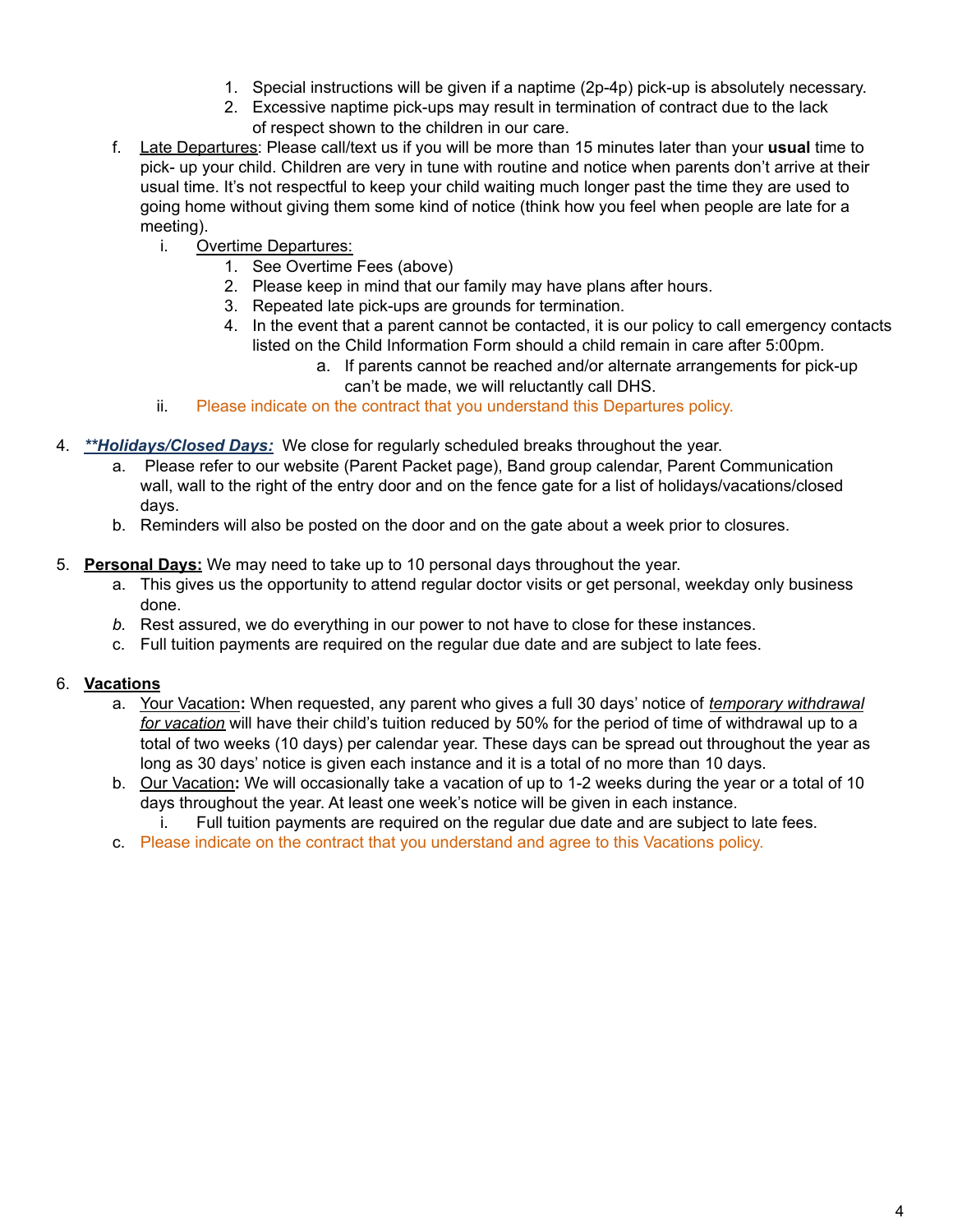### **GENERAL HOUSEKEEPING**

- 1. **Communication from you:** Christy can be reached via text, phone or email during regular business hours (M-F 7:30am-5:00pm). All non-urgent concerns, calls, texts, or emails received after business hours will be addressed on the next business day. Thank you for respecting personal time with our family.
	- a. Texting (best method) 405-476-0713:
		- i. If you use texting as your method of contacting us, we will confirm that we received your text by replying as quickly as possible during business hours. If we do not, you should assume that we did NOT receive it & you should call us.
	- b. Phone (same number as above):
		- i. If calling during business hours, keep in mind that I will likely be engaged with the children and may not be able to take your call. In general, the best time for me to talk without interruption is during nap time.
		- ii. If you expect a return call, please be sure to leave a message as to what you're calling about.
	- c. Email is [abundantwonderpreschool@gmail.com](mailto:abundantwonderpreschool@gmail.com). I will respond as quickly as possible.
- 2. **Communication to parents/guardians:** It is our goal to keep the lines of communication as open as possible and will contact you as needed.
	- a. Our most common form of communication with individual parents is texting. Texting also allows us to have conversations that are best kept between adults.
	- b. We acknowledge that there are some things best discussed in person or over the phone. For those occasions, we will typically request a conference at a time in which children can be out of earshot.
	- c. We will aim to also follow the timeframe outlined above.
	- d. Other forms of communication will also be used to keep parents as updated as possible of general goings-on. These include:
		- i. Brightwheel newsletters, group announcements and reminders.
		- ii. AW Band group photo sharing & calendar events.
		- iii. Email via [abundantwonderpreschool@gmail.com](mailto:abundantwonderpreschool@gmail.com)
		- iv. Please make sure you have your BW App and Band notifications on and our email in your contacts so you have a better chance of getting all the communications.

### 3. **Daily Routine:**

- a. Please bring your child to preschool each day fully dressed & ready to participate in preschool activities.
	- i. This means that they are well-rested.
	- ii. This also means that they should be wearing weather-appropriate clothing including socks, shoes, coat, etc. (and a fresh diaper, if applicable)
	- iii. Shoes should be appropriate & safe for outdoor play.
		- 1. Please NO shoes that require tying. Our goal is to help children become successful at getting dressed on their own, to encourage that we recommend Velcro or slip on shoes that do not slip off.
		- 2. Please NO rain/snow boots when an outing is planned. They are cumbersome when getting into/out of the van and walking to/from location.
			- a. Rainboots can be worn to school if necessary but please bring regular shoes for these days.
	- iv. We sometimes participate in art or outside activities that could be quite messy so please dress your child in "everyday" clothes that you would not mind getting messy.
- b. Please be familiar with our daily schedule regarding activities, meal/snack times, nap times, etc. It's impossible for us to maintain a separate schedule for each child – for example, feeding or napping your child outside of scheduled times. (This does not apply to infants under 1 year old – infants are allowed to eat and/or sleep according to their own schedule.)
- c. Please indicate on the contract that you understand and agree to this Daily Schedule policy.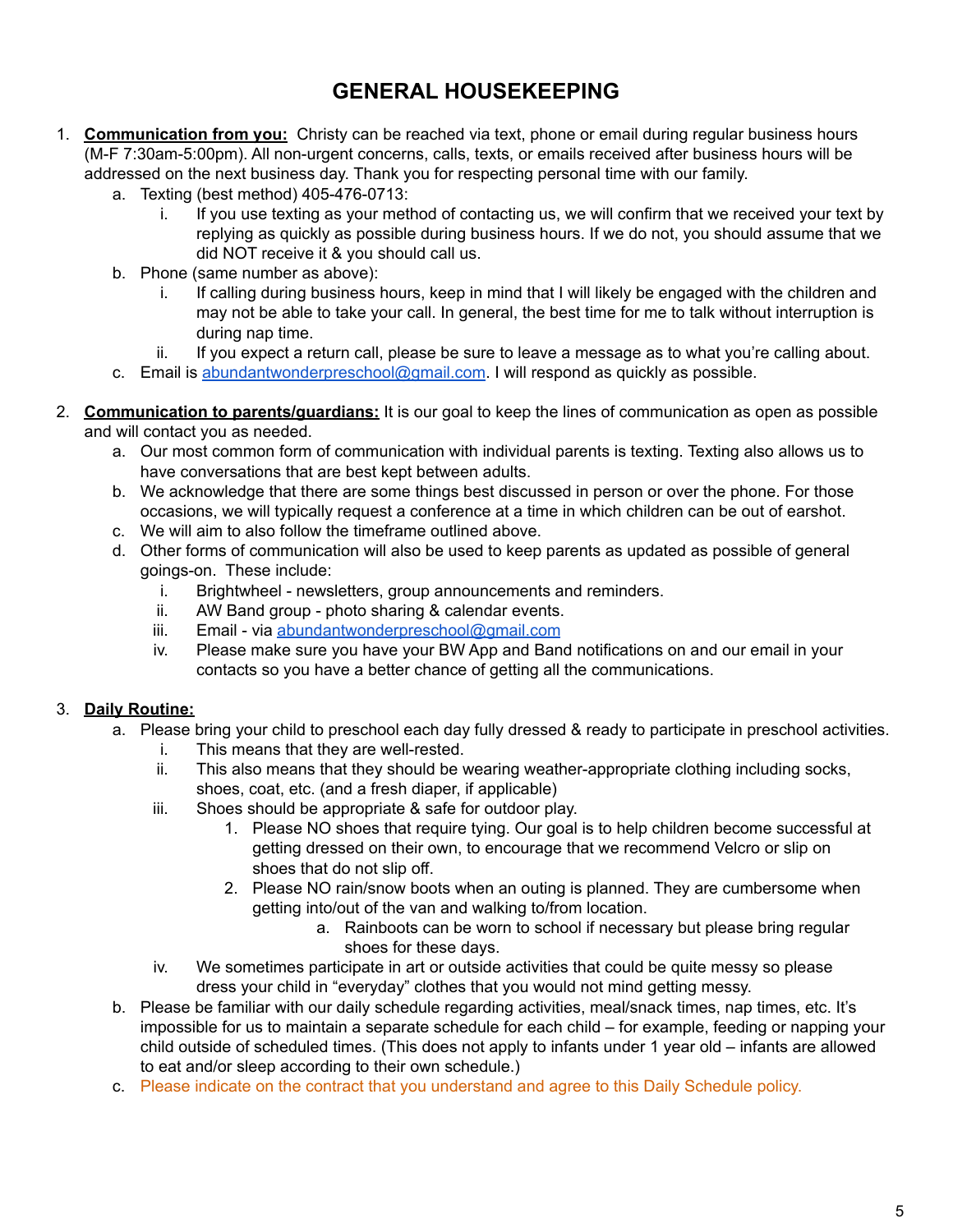- 4. **Permission to Photograph:** By signing the contract, I grant permission for my child to be photographed during normal preschool hours: while participating in activities, playing, on field trips/outings or during classes. And for these photographs to be used to share with all AW parents in our Band group, on our picture wall, and used in promoting Abundant Wonder's preschool services, either in print or on the Internet. Promotional-use pictures (except whole-group photos taken on school picture days) will omit children's full face. I understand that there will be no payment for me or my child's participation in this release. Please indicate on the contract that you understand and agree to this Permission to Photograph policy.
- 5. **Open Door Policy:** You are welcome to visit us anytime your child is present to observe or participate in our preschool activities. As a safety measure, we have our preschool entrance/garage door closed after the last child has arrived (by 9:00am) through the end of nap (around 4:00pm). We are happy to open it for you; all you need to do is text Christy. You are also free to call or text at any time to check on your child; please understand that there are times we can't answer the phone as with diapers changes or activities with the children.
- 6. **Toilet Mastery:** Toilet mastery is a big developmental step in each child's life & it needs to be handled properly in order to make it a pleasant and successful time for all involved. AW has a method of toilet mastery in place that has worked well for many children in our care. Prior to making any potty training decision, we require each parent to reach out to us first so we can send you our Potty Mastery document. We also require that parents and other caregivers read the toilet training book titled Oh Crap! Potty Training by Jamie Glowacki (disclaimer: there are a few points in this book we do not subscribe to but the basic plan works really well). Because of our disclaimer, we ask that you please do not initiate toilet mastery with your child unless you have talked to us about it first. We will work with you - but not for you. We will not offer treats or incentives for pottying and discourage it at home too. Please indicate on the contract that you understand and agree to this Toilet Mastery policy.
- 7. **Meals & Snacks:** We are committed to providing our AW children the best possible meals in an effort to encourage better health, expanded palates, and a respectful relationship with food as a foundation for accomplishing everything they hope and dream.
	- a. It is our goal to serve the most nutritious and seasonal meals possible including many organic, seasonal, local, and whole grain ingredients.
	- b. Water is available to the children at all times via stainless steel water bottles.
		- i. Please do not send sippy cups/dishes to preschool. We cannot keep track of which ones belong to you so we cannot guarantee you'll get them back.
	- c. Our preschool is enrolled in the federal child care food program. As such, we provide all food & drink and are required to follow a pre-planned menu.
	- d. We make most of the components ourselves instead of relying on pre-made items so we have more control over the salt, sugar and oil levels in the food. We very rarely use white potatoes (fries and tater tots). We serve salad at lunch almost every day in addition to a wide variety of fruits and vegetables throughout the week. We use many whole grain options for our grain components. And we use a wide variety of meat alternatives making our menu plant-based. In our search for child-friendly recipes, we have also discovered some that include cocoa and are sweetened with dates which means they are a sweet treat AND healthy so if you hear your child talk about having chocolate something-or-other for breakfast or snack – don't worry.
	- e. The meal/snack schedule below will be followed with the option of additional snacks as needed. If your child will not arrive in time for our scheduled meals, please make sure they are completely fed **before** walking in the door (for example, do not walk in the door while your child is still eating/chewing breakfast). The seasonal menu will be posted on the parent communication wall and via our Band group.
		- i. AM Snack: served 9:15 a.m. completed by 9:45 a.m. Lunch: served 12:30 p.m. – completed by 1:00 p.m. PM Snack: served 4:15 p.m. – completed by 4:45 p.m.
	- f. We loosely follow the Division of Responsibility (Ellyn Satter) method of food consumption. Please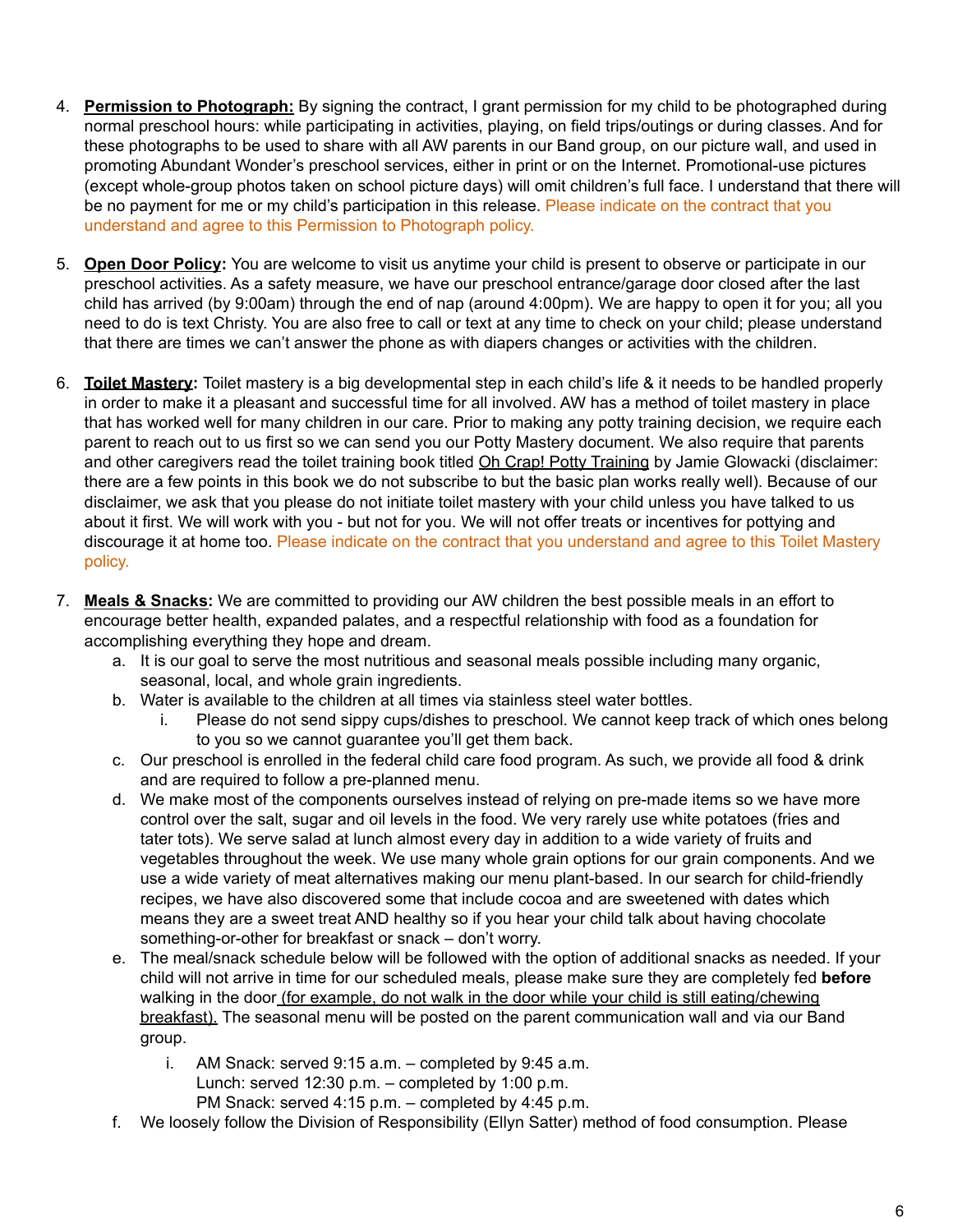research what this is and understand. We encourage and trust your child to make their own food choices. As with anything else, please let us know of any questions.

- g. We practice Family-Style serving which helps children be more in control of their food while also helping teach/model life skills and manners.
- h. Please do not send food, drinks, or candy from home unless you are sending enough for the entire group, as in a party situation. Please ask about any allergies prior to bringing treats.
- i. Please indicate on the contract that you understand and agree to this Meals & Snacks policy.

### 8. **Birthdays:**

- a. We take some time (usually snacktime) on each child's birthday to celebrate them on their special day. Some guidelines for you to keep in mind:
	- i. If you wish to bring a special treat for your child's birthday, please let me know at least 24 hours in advance.
		- 1. This helps us know how to proceed with food prep and what to expect.
		- 2. It also gives us an opportunity to discuss any food allergies needing consideration.
	- ii. If your child will not be here on their actual birthday, we can celebrate the school day before or the school day after. Please give advance notice.
- b. While we appreciate the invitations/inclusion, Will and I do not attend birthday parties of currently enrolled AW children. We dislike missing out on that special time but we have to be realistic and consider feelings.
	- i. We have many responsibilities on weekends between our own family/home and Abundant Wonder preparations.
	- ii. We do not want anyone's feelings hurt if we can make it to one child's party and not another.
	- iii. This is part of why we like to also celebrate birthdays here at AW.
- 9. **Supplies:** There are certain items that each child will need to have each day. We request that you bring them to have on hand. Please NO diaper bags/backpacks. Below is a general list of items we require. If your child has specific requirements, please include those and let me know.
	- a. Every Child:
		- i. *Size and weather appropriate complete change of clothes*. These will be stored here and remember to switch as necessary.
		- ii. Year round: *rain boots*. We ask that parents provide rain boots that fit your child. These stay here to be used in conjunction with our AW rain suits which enables us to play outside as much as possible, even on dreary, rainy days.
		- iii. Summer: *swim suit* (long sleeve swim shirts and detached bottoms are easiest for children to dress themselves), *water shoes* (there are styles that are exceptionally perfect for the children to put on and take off themselves) and *sunscreen* (non-aerosol). These items stay here to use as necessary.
		- iv. Winter: *coat* (brought back and forth). We have an AW set of hats and mittens that stay here for use as needed so you don't have to worry about those.
	- b. DIaper Wearers (in addition to items for every child):
		- i. Diapers (cloth diapers welcomed with specific requirements)
			- 1. Cloth Diaper Requirements:
				- a. Parents supply own soiled diaper container with lid (no wet-bags) which will be sent home daily; to be returned clean, the following day. (previously-unused 2.5 gallon paint cans work well)
				- a. Per DHS rules, we are not allowed to rinse diapers but we can and will shake solid waste into the toilet before placing in container.
		- ii. Wipes
		- iii. Optional: Diaper rash cream/ointment of your choice (especially if your child is prone to rashes). Must be contained in original packaging with child's name written on it.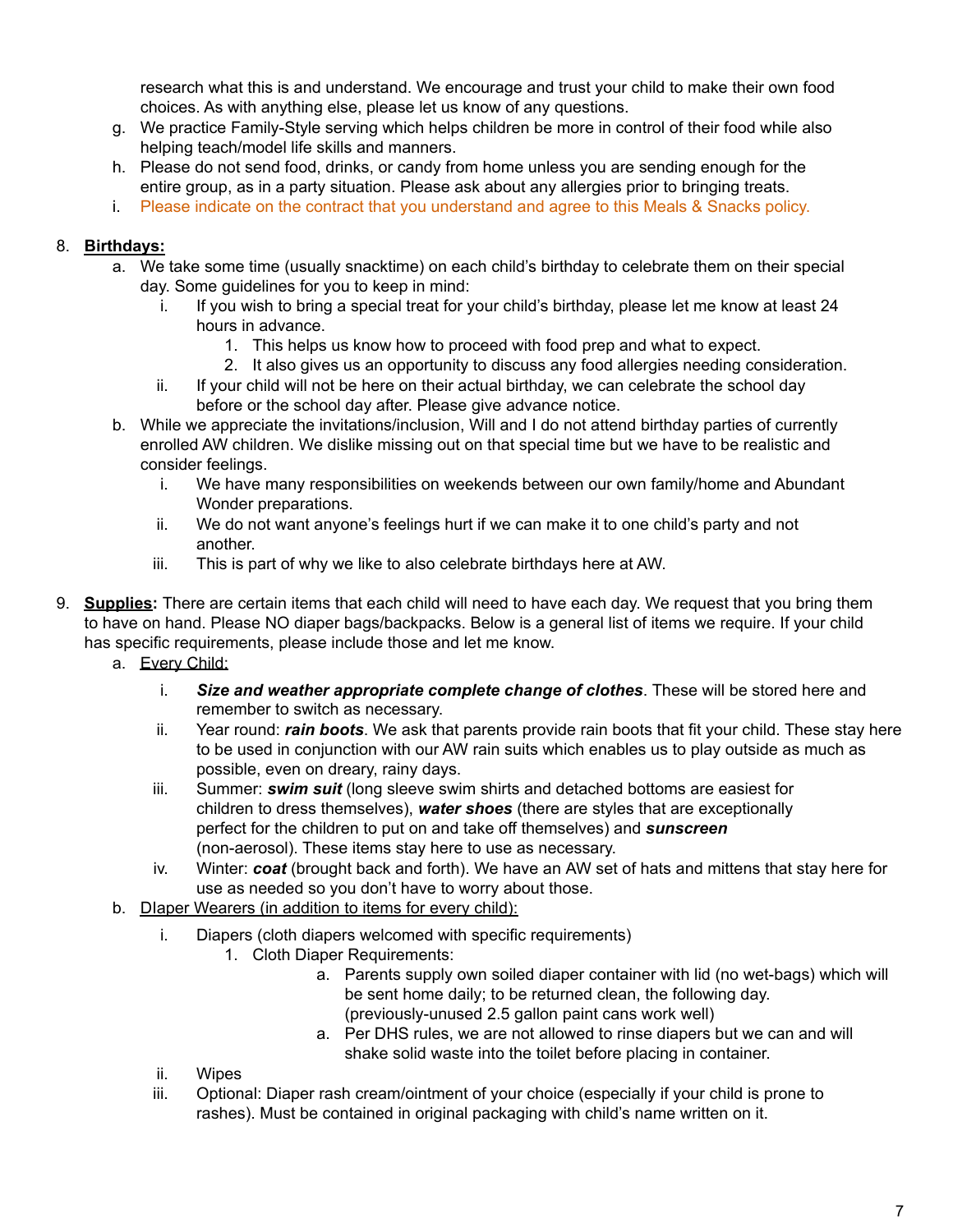- b. Bottle Fed (under 1 year old):
	- i. Breast Milk or Formula (if storing here, please check supply daily).
		- 1. If bringing breast milk to store, please clearly label each bag with child's name, date expressed and number of ounces contained within. We are more than happy to store them in our deep freeze and will use them in date order.
		- 2. If bringing formula, please clearly label with child's name.
	- ii. Bottles clearly marked with child's name (at least 3 bottles or several inserts & 3 nipples).

### **9. Transportation/Activities:**

- *a.* Abundant Wonder Preschool will not transport to and from school. If you require care after morning pre-k, you will be responsible for arranging vehicular transportation from school to preschool before lunch.
- *b.* We aim to visit the public library weekly. Each child will receive their very own library card and assigned a numbered AW book bag so they can pick out books to take home.
- *c.* We participate in a weekly Music Class. Cost is determined each fall and paid per semester (13 classes). The schedule is set by the teacher, Ursula Purcell. Checks for music class are to be made out to her.
- *d.* We also meet up with other child care providers for activities, park days or field trips.
- *e. \*\*All children are required to be secured in an appropriate child safety seat based on their age, height and weight while in a vehicle*. We take this very seriously and will assure they are in the proper car safety seat or device. Christy even attended a full-day training on car seat safety. We use our own seats/devices (purchased new) to ensure they are not expired, haven't been in an accident, and fit in our van properly. We support extended rear-facing if parents prefer their child to rear-face past the age of 2, please let us know. *\*\*We meet or exceed all current child safety seat laws*.

### **10. Miscellaneous:**

- *a.* Abundant Wonder Preschool will repair or replace broken equipment & toys due to normal wear and tear. However, should your child purposely damage or break equipment or toys, or damage our home or personal belongings they will be repaired or replaced, to the original condition at the cost of the parents.
- *b.* Please do not allow your child to bring toys, jewelry or bags to preschool. Your child is unlikely to want to share them, there is no way we can keep track of them, and we can't guarantee the items will make it back home with your child.
	- i. If you allow your child to have these items in the car, please have them leave them there before entering.
	- ii. ONLY naptime/sleep 'sleep friends' permitted. These will be stored in the 'cot cabinet' with their designated blanket and are kept here if at all possible. ALL other toys/bags/items need to stay home or in the car.
- *c.* This contract is subject to annual review and renewal each August to be active in September.
- *d.* Lack of enforcement of a certain policy at any time does not indicate that the particular policy is no longer in effect.
- *e.* We have 2 medium-sized dogs, Trixie & Candi. They are both really good with the children though we do keep them in their crates most of the day so they aren't underfoot. Trixie is very mellow and generally likes to lounge in the playroom to watch the kiddos play. Candi is more high-string so she tends to prefer to stay in the other parts of the house.

### 11. **Withdrawal/Expulsion:**

- a. Parents agree that a minimum notice of 1 full month (no pro-rating) will be given for permanent withdrawal of any child from care or agree to pay 1 full month tuition (no pro-rating) in lieu of giving notice. This notice must be in writing using the withdrawal form, available by request. No exceptions will be made.
	- i. Please be aware that in most circumstances, children bond quickly with each other and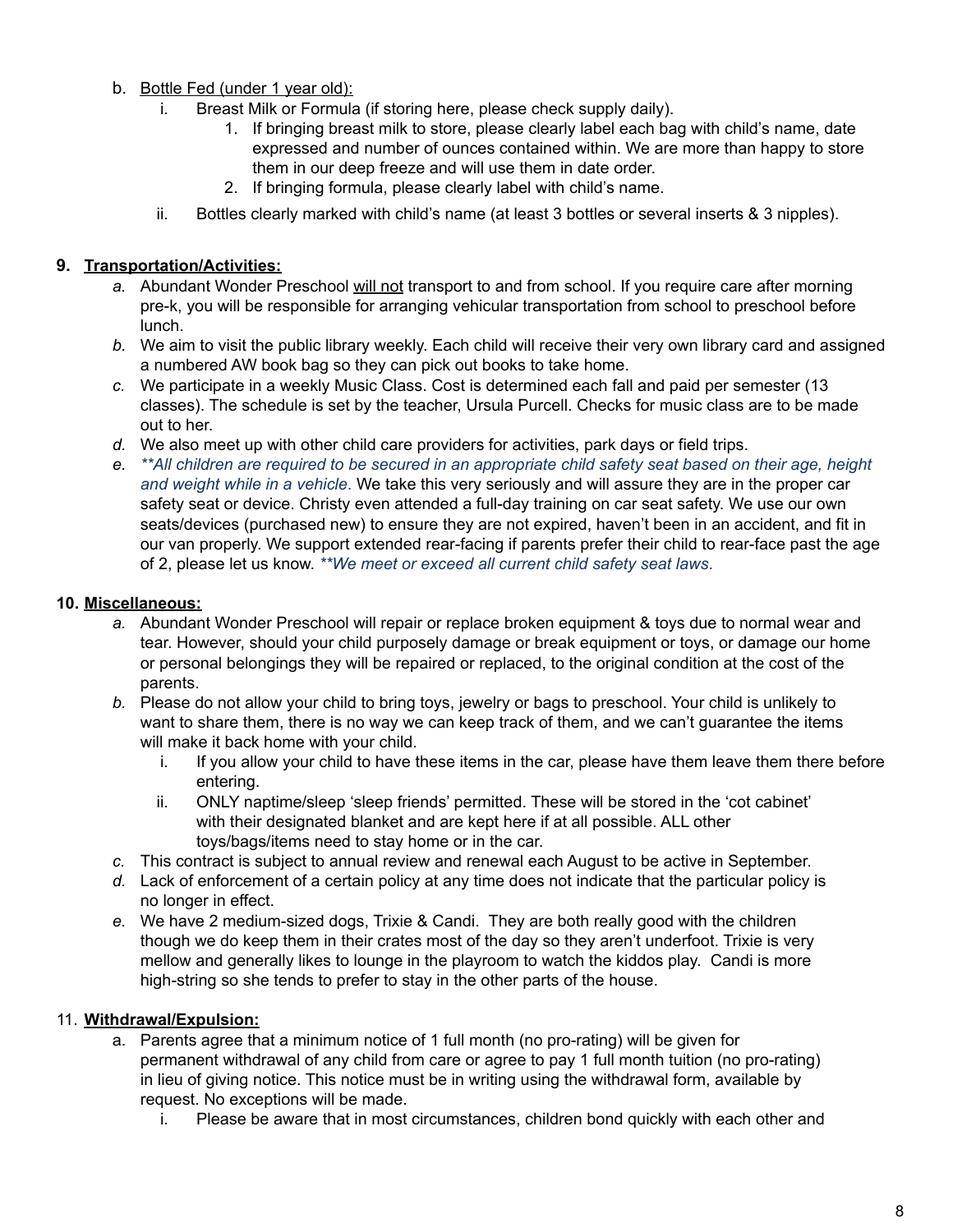caregivers. When permanently withdrawing, please bring your child for the full remaining days to aid your child, other children and their caregivers in the farewell and closure process. We typically do a little something special on a child's last day to further aid in farewells.

- b. We reserve the right to immediate expulsion for the following, non-exhaustive list of reasons:your child's destructive, uncontrollable, or violent behavior; habitual tardiness or no-shows in your child's attendance; late payment or nonpayment of tuition or other fees; habitual disregard for our preschool policies; providing false information on enrollment forms; disrespect to our family, our home, or our neighborhood; or if your child's care becomes unusually time-consuming as to disrupt the care of the other children in our preschool. Any tuition or fees paid will not be refunded. Parents will be responsible for any outstanding amounts due and these are subject to late fees.
- c. Please indicate on the contract that you understand and agree to this Withdrawal/Expulsion policy.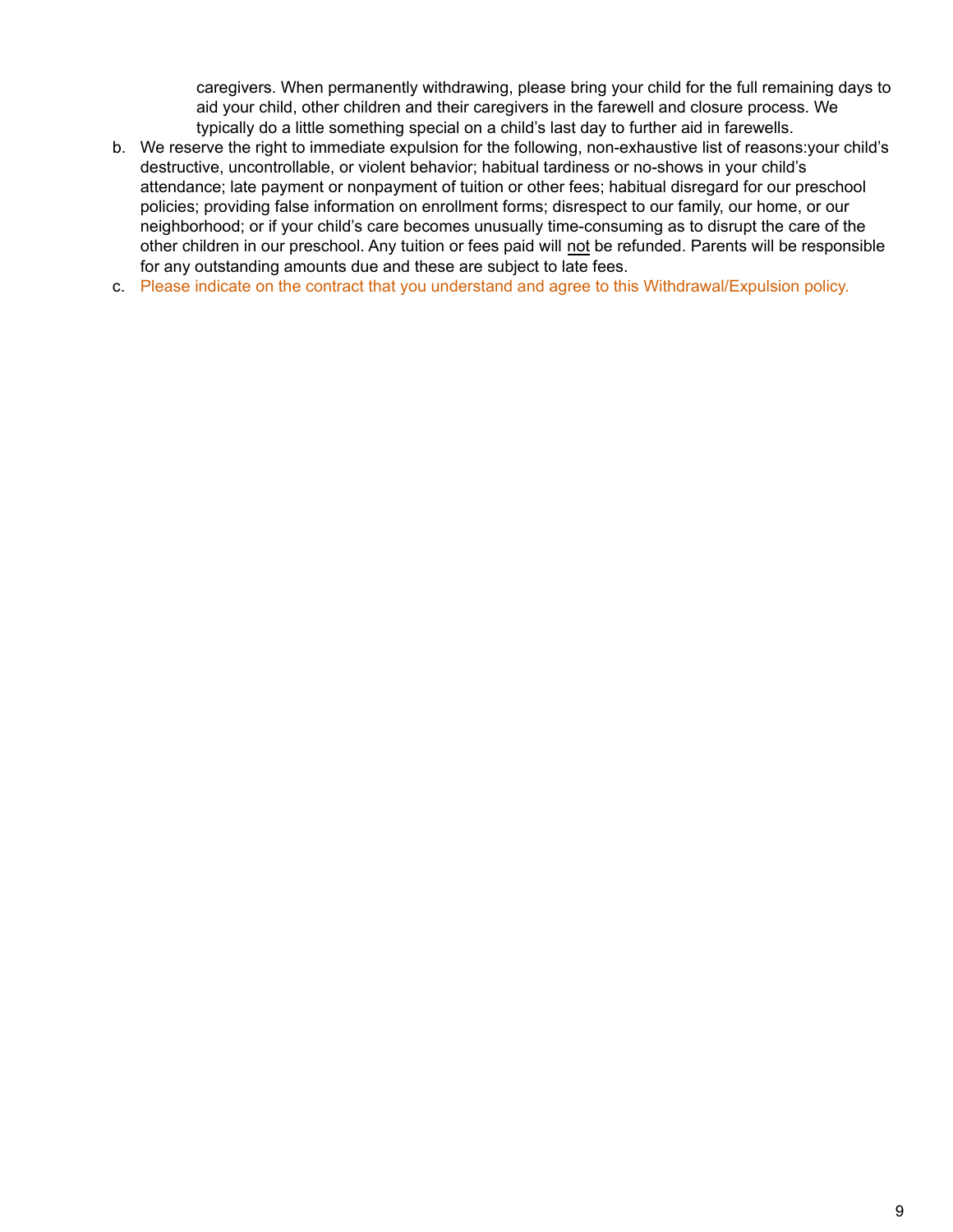### **WELLNESS POLICIES**

- 1. *\*\*General Illness Policy***:** Minimizing all our children's exposure to illness is a responsibility we all share. *\*\*We will not provide care for children who are ill.* Please understand this policy thoroughly so that you will know the symptoms for which your child cannot attend preschool.
	- a. In any environment in which people have contact with others, there comes the risk of illness. While AW will always take precautions, as outlined in this handbook, to help prevent the spread of any illness, risk can never be entirely eliminated. By signing this contract and your child's attendance at AW, the responsibility for that risk falls to you, the parents.
	- b. Parents agree that a child who is ill (eg. fever, infection, diarrhea, vomiting, communicable disease, or any other type of illness that may be passed on to others, with the exception of the common cold) will be kept at home to protect the well-being of children in our care and our family. Process.
	- c. The parents further agree that should a child become ill while in care, immediate arrangements will be made to remove the child from the preschool within 1 hour.
	- d. We will initially text to inform parents. If we do not receive a response within 10 minutes, we will call. If we reach the parents' voicemail, and do not receive a call or text back within 10 minutes after the call, we will begin calling contacts on the emergency phone call list.
	- e. To clarify, a fever is defined as "any temperature above normal". A child needs to stay home (or parent called to pick the child up) if they have a temperature of 100.4 or above and/or if a child has 2 or more loose (diarrhea) stools/day or any vomiting. Please note that this is also the policy of Norman Public Schools, "The Good Health Handbook" (distributed by the Oklahoma State Department of Health) as well as many other well respected entities.
		- i. Children will not be allowed to return to preschool until they have been symptom free without the aid of fever reducing medications AND eating normally for at least 24 hours (48 hours during pandemic, see below). In some cases, a note from a doctor may be necessary but does not override our final decision.
		- ii. If you are contacted to pick your child up from care due to fever, diarrhea, or vomiting... they automatically **MAY NOT RETURN** any time during the following day of care regardless of how they are feeling..
	- f. Parents agree that a child who has obtained vaccinations will be kept at home for at least 24 hours after the vaccine is administered. We strongly encourage immunization appointments to be set Friday afternoons when at all possible. While most children do not have adverse reactions, many do have slight discomfort/fevers/feelings of unease within the first 24 hours requiring more one-on-one attention than is possible in group care.
	- g. \*\*It is my sincere hope that you appreciate these efforts to keep every child in our care as well as possible in a group setting. Please respect this illness policy and have consideration for your child, other children in care and their parents. If a child is not well enough to go outside to play or attend school, they are not well enough to attend preschool. If a child is exceptionally fussy or obviously does not feel well at any point upon return to preschool, parents will be called to pick the child up.
	- h. Giving your child fever-reducing medication before preschool in order to mask the fever, not notifying us of your child's symptoms of illness, or any other attempt to hide an illness is grounds for immediate termination.
	- *i. \*\*Medication, including over-the-counter and ointments, must be provided by the parent/guardian in the original container and clearly labeled with the child's name and instructions.*
		- i. If medication is to be administered once or twice daily, please make plans to administer at home before/after preschool.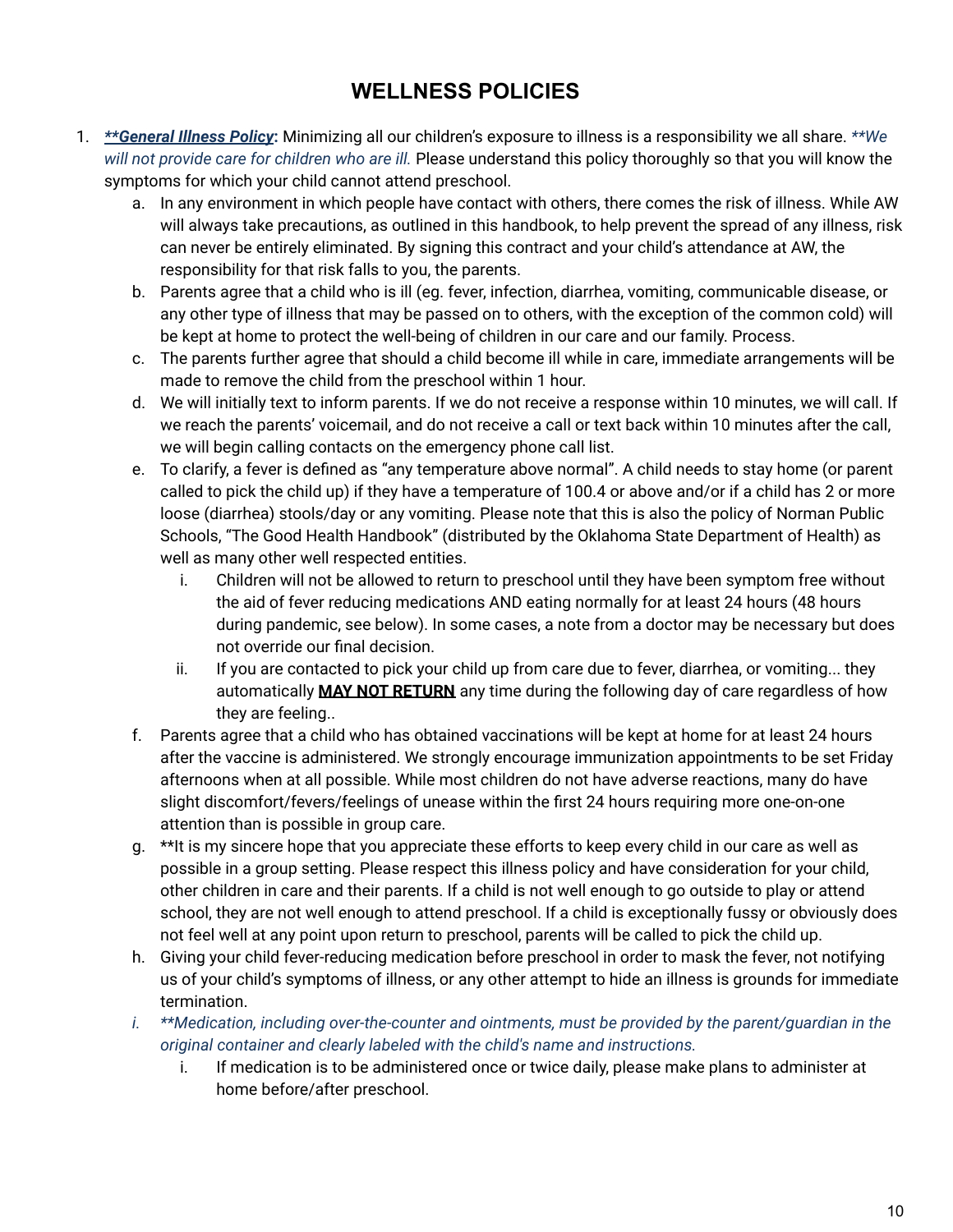- ii. Medication must be accompanied with written dated permission using required DHS Medication Permission form signed by the parent giving the exact dosage and times to be administered.
- iii. Each dosage administered is recorded by the caregiver and the record is readily available to parents.
- iv. All medications are properly stored out of children's reach and away from food.
- v. There are special regulations regarding injections per DHS requirements.
- j. Please indicate on the contract that you understand and agree to this Illness policy.
- 2. **Our Illnesses:** In general, our family stays fairly healthy.
	- a. In the event one of our children becomes sick, they are 'quarantined' away from the preschool children and toys. They are not allowed to enter the playroom or play with the children outside.
	- b. The adults (Christy, Will, any assistants) will follow the same illness policy as is required of parents so as to do everything possible to keep others well.
		- i. If we can stay open (with help from assistants/substitutes) we will. However, it is your responsibility to have a back-up plan in place for the rare occasions we can't remain open.
		- ii. We do not put a limit on our 'closed for illness' days. They are not included in our vacation or personal days.
		- iii. Full tuition payments are required on the regular due date and are subject to late fees.
	- c. We all take this very seriously as we know that sick kiddos or a closed preschool means a parent has to stay home from work and possibly won't get paid.
- 3. **Germ Prevention & Pandemics:** With the appearance of Covid-19, we felt the need to add pandemic specific policies to this section. Please note the instances in which policies will apply..
	- a. Ongoing germ prevention at home (regardless of pandemic):
		- i. We encourage you to help your children make PROPER hand washing a habit. Singing the ABC song at a normal (not sped up) pace, including the ending "now i know my ABCs wont you sing along with me" helps them know they are washing for long enough to kill germs. Make sure they do NOT rinse soap off before rubbing, are rubbing soap all over their hands the whole time they are singing and rinsing thoroughly once song is complete.
		- ii. Please model and teach your child how to effectively cover their coughs and sneezes with their elbows, NOT hands (or alternatively into the inside of their shirt) while also turning away from people and food.
		- b. Ongoing germ prevention at AW:
			- i. Regardless of pandemic:
				- 1. All children will wash hands immediately upon arrival. They will also wash hands throughout the day: after toileting, after playing outside, before and after eating, etc.
				- 2. If coughs are present during a typical 'illness season', masks will be worn by caregivers when physical distancing cannot be maintained.
				- 3. Also If coughs are present during a typical 'illness season', children will wear masks when inside, except when eating and sleeping.
				- 4. If a child has an excessively runny nose or cough during the day, parents will be called to pick the child up
				- 5. All surfaces will be sanitized regularly.
			- ii. During pandemic:
				- 1. No one will be allowed in AW areas except children, AW staff, masked DHS Licensing staff and necessary & masked repair personnel that will be in the areas in use by AW staff or children.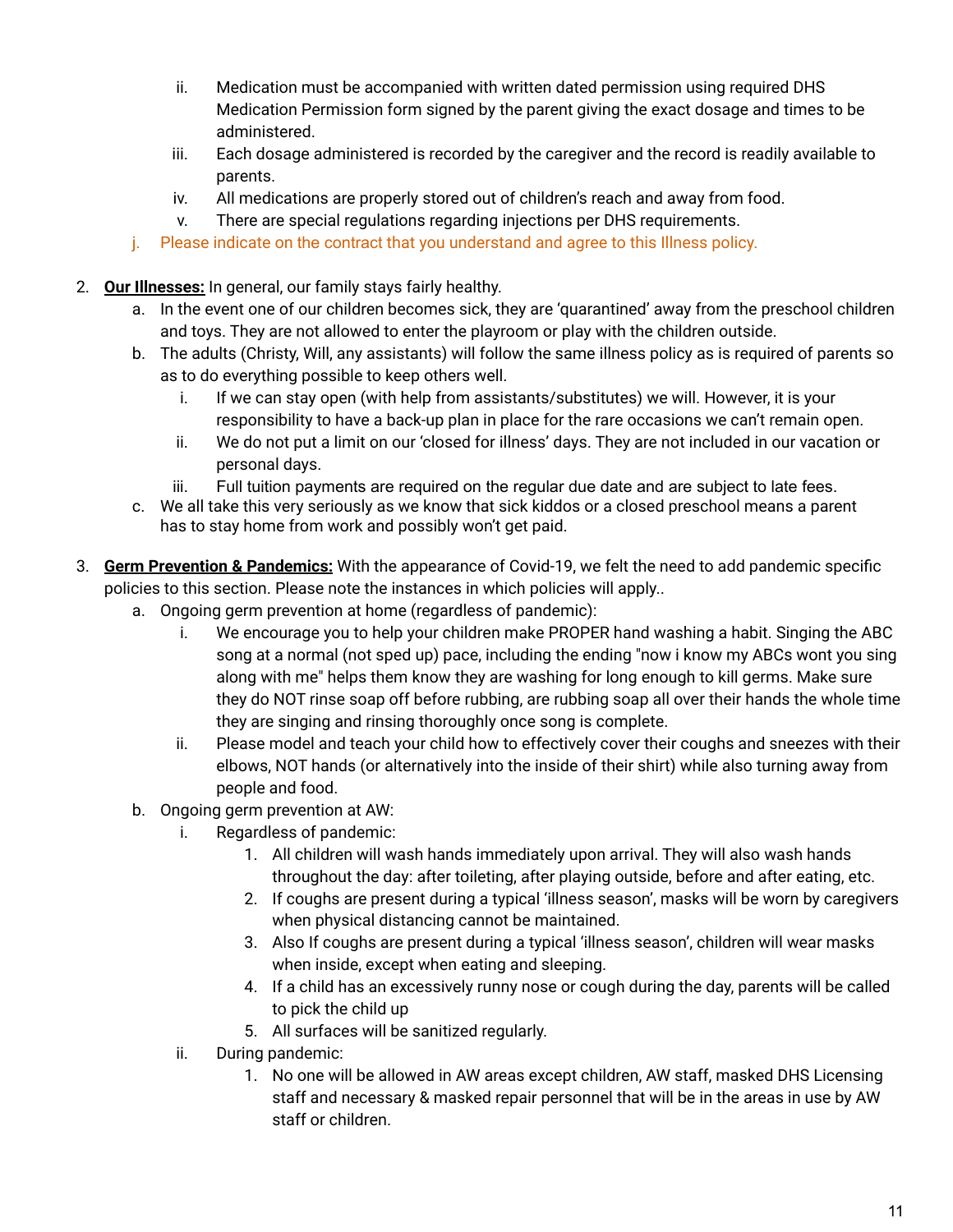- 2. No outside items brought in without prior discussion and permission.
- 3. Parents will text caregiver upon arrival. Caregiver will greet child and parents at the door and clock the child in for the day.
- 4. Each child will be checked for fevers before being allowed in. This generally consists of caregiver giving the child a quick hug/greeting and feeling their face or neck while doing so. If child feels even slightly warm, caregiver will take their temperature with a thermometer.
- 5. For departures from inside: Parent will text caregiver upon arrival. Caregiver will have child clean up any toys they are playing with. Then child and caregiver will greet parent at the door and clock the child out for the day. For departures from outside: parents can enter backyard via the west gate to pick up
- their child. c. Pandemic specific policies: Some of these will have to be revisited and adjusted if another pandemic occurs or as new developments arise. They are all based on CDC recommendations and our comfort
	- levels.. i. The less exposure to humans outside our own homes, the less risk of illness. It is expected that AW families will do everything they can to limit exposure, including wearing appropriate masks when in public spaces and practicing physical distancing.
		- ii. AW will be staying home. No outings unless outside and/or all children are vaccinated.
		- iii. Family-style meal serving will cease. Children will still have control over what and how much they eat. It will simply be caregiver asking and serving instead of the children.
		- iv. During a pandemic, any child sent home for any illness may not return until after 48 hours symptom-free without medication. Per general policy, any attempt to hide an illness will result in immediate termination. Remember that "just allergies" can actually be a more serious illness so we may request that your child be tested for 'pandemic illness'.
		- v. Parents must inform the caregiver as soon as it is confirmed that you or a household family member was exposed to a confirmed 'pandemic illness' case and are in the process of being tested and/or quarantined so necessary arrangements to disinfect and clean can be made and other parents notified if needed.
		- vi. If a parent (or any other person living in their home) is quarantined the child needs to be quarantined as well, for at least 10 days. Child will not be allowed at AW until the household quarantine is over and child tests negative with a PCR test or rapid home test.
	- vii. If there is a confirmed case of "pandemic illness" among an AW child or staff member, AW will immediately notify DHS Licensing and follow all CDC protocols for spread prevention.
	- viii. If an AW child is positive, we will likely be closed for at least 48 hours to sanitize appropriately. Child will be quarantined for a minimum of 10 days, be symptom-free, negative PCR test or rapid home test and follow general illness policy before returning to AW.
	- ix. If your child is unable to attend due to quarantine, tuition is still required as stated in the financial section of this handbook.
	- x. In the event of an AW household member testing positive, we will follow CDC recommended quarantine, and likely be closed for 5 days, follow the same criteria as children and mask at all times for an additional 5 days. AW will only reopen when we feel confident it is safe to do so.
	- xi. In the event we have to close due to "pandemic illness": tuition will likely still be expected to a certain degree, to be determined depending on length of closure.
- a. Please indicate on the contract that you understand and agree to this Germ Prevention/Pandemic policy.
- 2. **\*\*Management of Injuries:** We will make every effort to keep your child safe and free from injury. We daily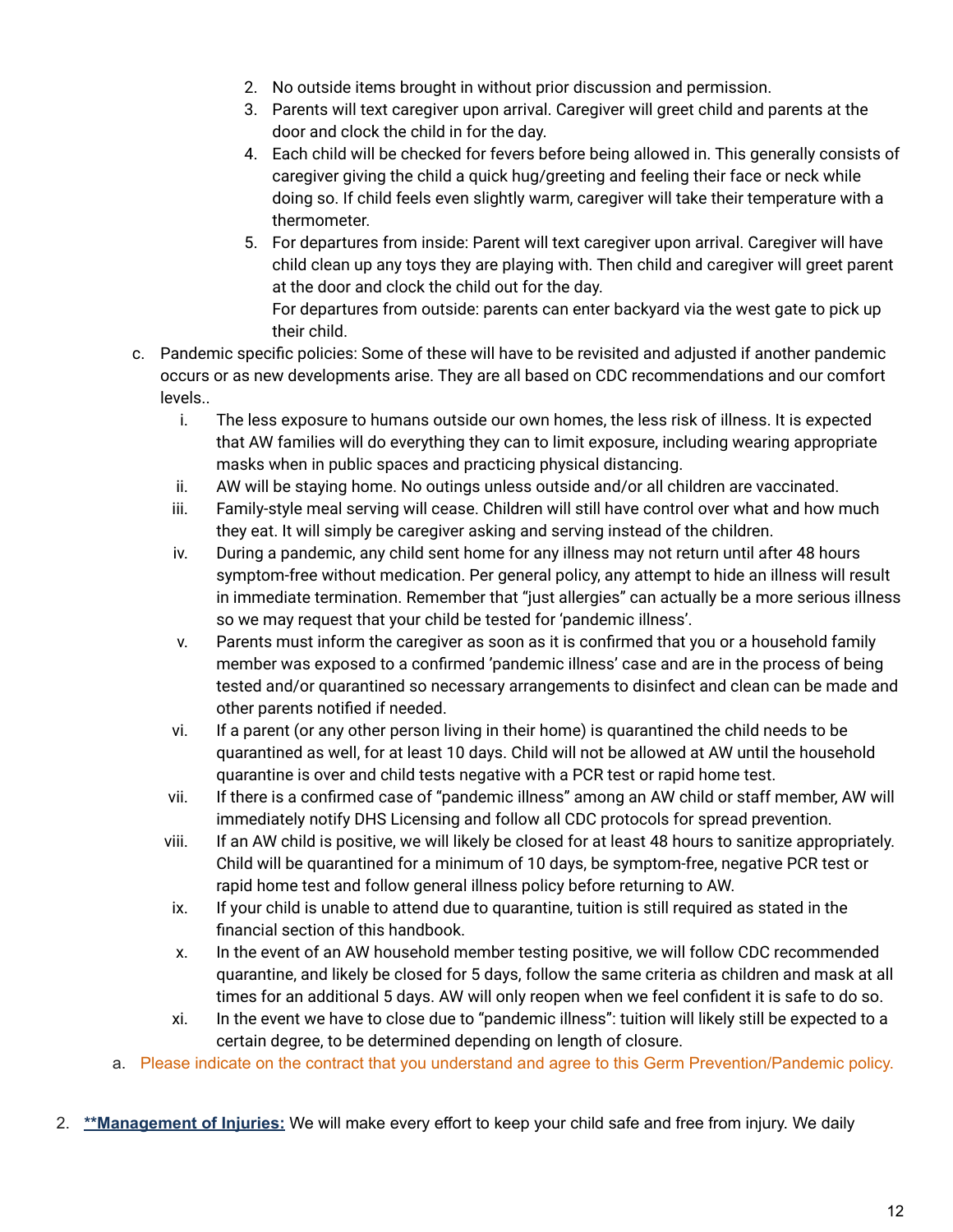inspect indoor and outdoor play spaces and equipment for hazards and we supervise children at all times. We have properly maintained first aid kits in our home and vehicle. We will always have immediate access to a phone to call for emergency care if needed

- a. In the event that your child is injured in a non-life-threatening way, we will assess and provide first aid.
	- i. If the injury is more serious (needs stitches, broken arm, etc.), we will notify you so you can transport your child to urgent care or doctor's office. If we are unable to contact you, we will attempt to call the people you have listed as your emergency contacts.
- b. If immediate intervention is required, we are certified in infant, child, and adult CPR and First Aid and we will take appropriate action, including calling 911 and having your child transported to the nearest hospital.
	- i. We will then notify you of the emergency. If your child must be transported to the hospital, one of us will accompany them and remain until you have arrived, as long as one of us is able to leave while maintaining the appropriate caregiver ratio here at the preschool.
	- ii. An injury report form will be completed as soon after the incident as possible. We will give you a copy and keep the original report in your child's file.
- c. We will notify OK DHS within 24 hours of any injury to a child requiring emergency medical attention.
- d. All costs associated with injuries to your child will be your responsibility or that of your insurance.
- e. In the event your child is hurt by one of the other children, or your child hurts one of the other children, you will be notified. However, to maintain confidentiality, we will not disclose the names of the children to either parental unit.
	- i. This is to ensure that no prejudice is created toward a very common and developmentally expected occurrence. Our children are learning everyday about social situations and the appropriate way to act in a group. We will have and will adjust to the usual hiccups.

#### *3. \*\*Emergency Procedures: Please also refer to our Disaster Policies and Procedures Manual*

- a. Fire: There is one fire extinguisher located in our home (on the kitchen counter). If there is a fire that cannot be extinguished quickly, the children will be evacuated immediately before calling 911.
	- i. Caregiver will guide the children out of the nearest and safest exit, staying below smoke. If necessary, older children will help with younger children. We will not have a backyard meeting place due to the existence of foliage surrounding the yard. If we must exit the house into the back yard we will continue through one of the gates to the front yard meeting place. Front yard meeting place is the sidewalk of the neighbor to the east of us. Caregiver or other representative will call 911 via cell phone or neighbor's phone. Caregiver or other representative will call to inform parents as soon as possible.
- b. Tornado: In the event of a tornado watch or indication of imminent severe weather, emergency contacts will be used to request parents pick up their child prior to any severe weather occurrence (only if safe to do so). Any child not picked up by parents will follow our Severe Storm/Tornado warning plan if necessary.
	- i. We do have a small storm shelter, registered with the city of Norman, to use in the event of a tornado warning. Upon news of tornado watch for our area, caregiver will quickly prepare the shelter. Supplies are kept in the tornado shelter. The staff will move all children to the shelter (located in the garage floor). All will remain in shelter until caregiver is certain of safety. Caregiver or other representative will call or text to inform parents as soon as possible.
- c. Flood: We are not in a flood zone and our home sits on a hill so we are not required to have a plan for flooding.
- d. Power outage: There are flashlights located in the emergency supplies box in the garage to use if needed. If the power remains out for some time, there are non-perishables located in the pantry that will be used to eat. OK DHS Licensing requires us to close if we are unable to maintain our home's temperature between 65 and 80 degrees F or if we do not have access to hot, running water.
- e. Inclement Weather/School Closings/Blizzard: Abundant Wonder closes if Norman Public Schools close due to bad weather/snow/unsafe driving conditions (not extreme cold or school site power outages). We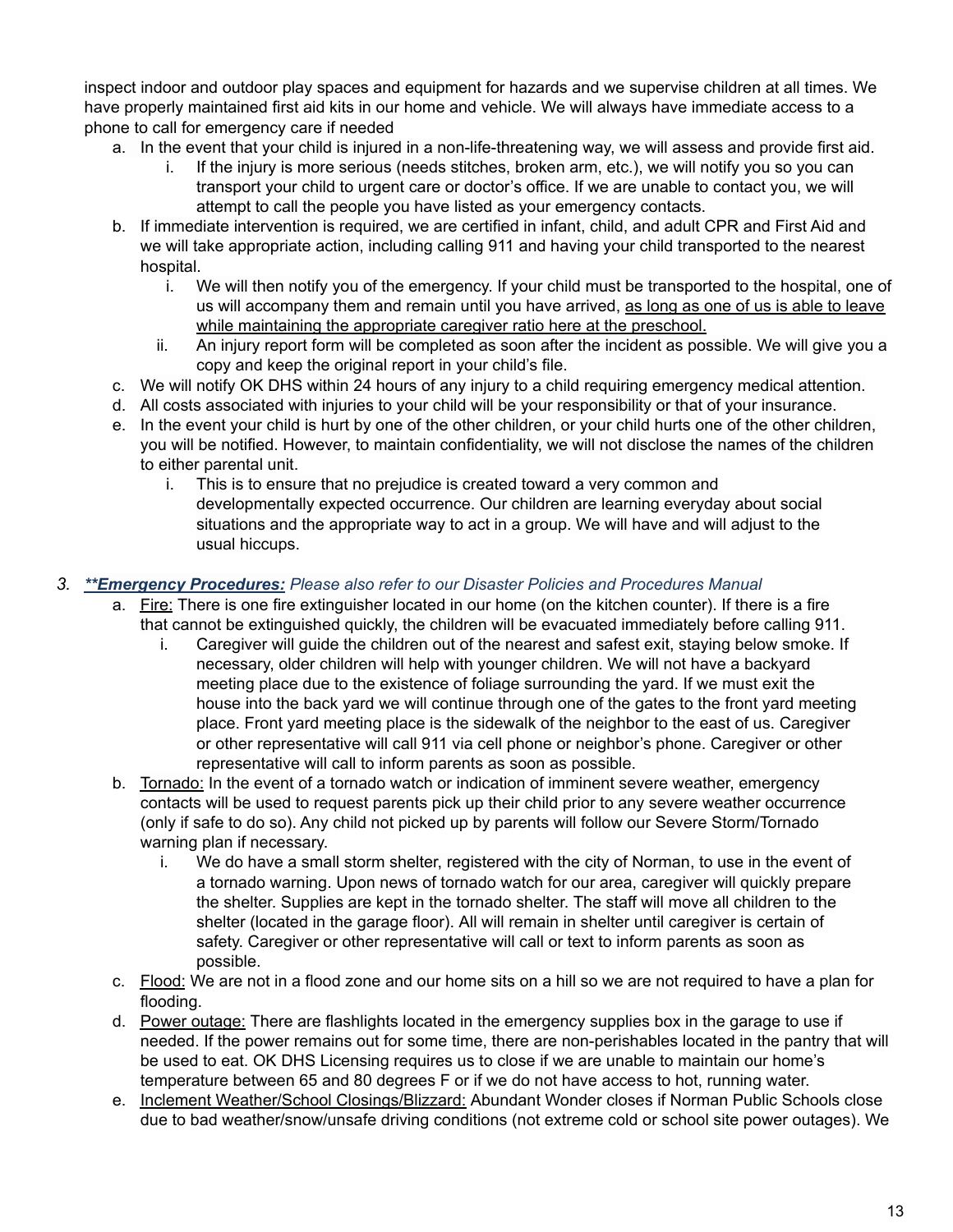will monitor their closure decisions and encourage parents to also. We will notify everyone of closures as soon as we know. Full tuition payments are required on the regular due date and are subject to late fees. *\*\*Abundant Wonder will close in the rare/improbable occurrence of a blizzard.*

### **BEHAVIORAL POLICIES**

- 1. **Play is Powerful**: Since you chose Abundant Wonder, you probably value the power of play more than others.
	- a. Fred Rogers was spot on when he said, "Play is often talked about as if it were a relief from serious learning. But for children, play is serious learning. Play is really the work of childhood" and we agree that play is of utmost importance for early childhood development.
	- b. Through the work of play, children experience science, literacy, fine and gross motor development, math, creativity, social skills and most of all, the joy of learning. We supplement their ample unstructured (usually outdoor) play time with play-based activities that enhance their understanding of the skills they acquire together, naturally.
	- c. Keep in mind that while we do these activities and review academic-type concepts, the retention of such are developmental and children develop at different rates. For this reason we do not guarantee your child will be able to recognize all of their letters, numbers, etc yet they will have had an excellent foundation of being introduced to and practicing them. Most children that move on to pre-k or kindergarten from Abundant Wonder have all the skills they need to be successful in their new environment.
	- d. NPS Pre-k applications are usually available in late February so we do yearly (mid-February) assessments and conferences to help parents gauge their child's school readiness and suggest things they could practice at home.
	- e. Please indicate on the contract that you understand and agree to this Play is Powerful policy.
- 2. **Behavioral Expectations:** We don't want our home to feel like an institution; we have certain expectations, yet we are not rigid. In a preschool home where there are always several children present and excited, it's important that expectations are respected to keep everyone safe. Sometimes at pick-up time, the children may get rowdier than usual because someone else is here. During this time, parents should take extra care to show your child that you respect us and our expectations by supporting them while you are here (even with older siblings).
	- a. Treat everyone with respect and kindness. Use preferred pronouns. No name-calling, yelling, foul-language, or teasing. No gun/violent play or threatening.
	- b. Keep hands and feet to yourself. No roughhousing, hitting, biting, pinching, throwing, pushing, hair pulling, grabbing, kicking, pulling, spitting, or otherwise hurting ourselves or others (including parents or siblings).. No lifting, carrying, climbing, or sitting on other children. No picking up babies and toddlers even by siblings.
	- c. Stay in the house or yard. No leaving the house or yard without an adult (no one is allowed outside without adult supervision, even when parents are on the property).
	- d. Walking and moderate noise level only inside. No running, jumping, wrestling, climbing, or screaming inside the house.
	- e. Treat toys and other items with respect. No intentionally breaking anything. No standing on, hitting with, pounding with, or throwing toys or other household items. No standing on or jumping off the furniture.
	- f. Please indicate on the contract that you understand and agree to this Behavioral Expectations policy.
- 3. *\*\*Guidance:* Children's behavior is influenced by their overall development, their environment, and their caregivers. Each child differs in terms of their activity level, distractibility, and sensitivity. Children learn, through respectful guidance, to develop socially acceptable and appropriate behavior as they grow to maturity.
	- **a.** Purpose of this Policy: This policy is the guideline that Abundant Wonder Preschool will follow to assist children in developing self-control, self-confidence, and sensitivity in their interactions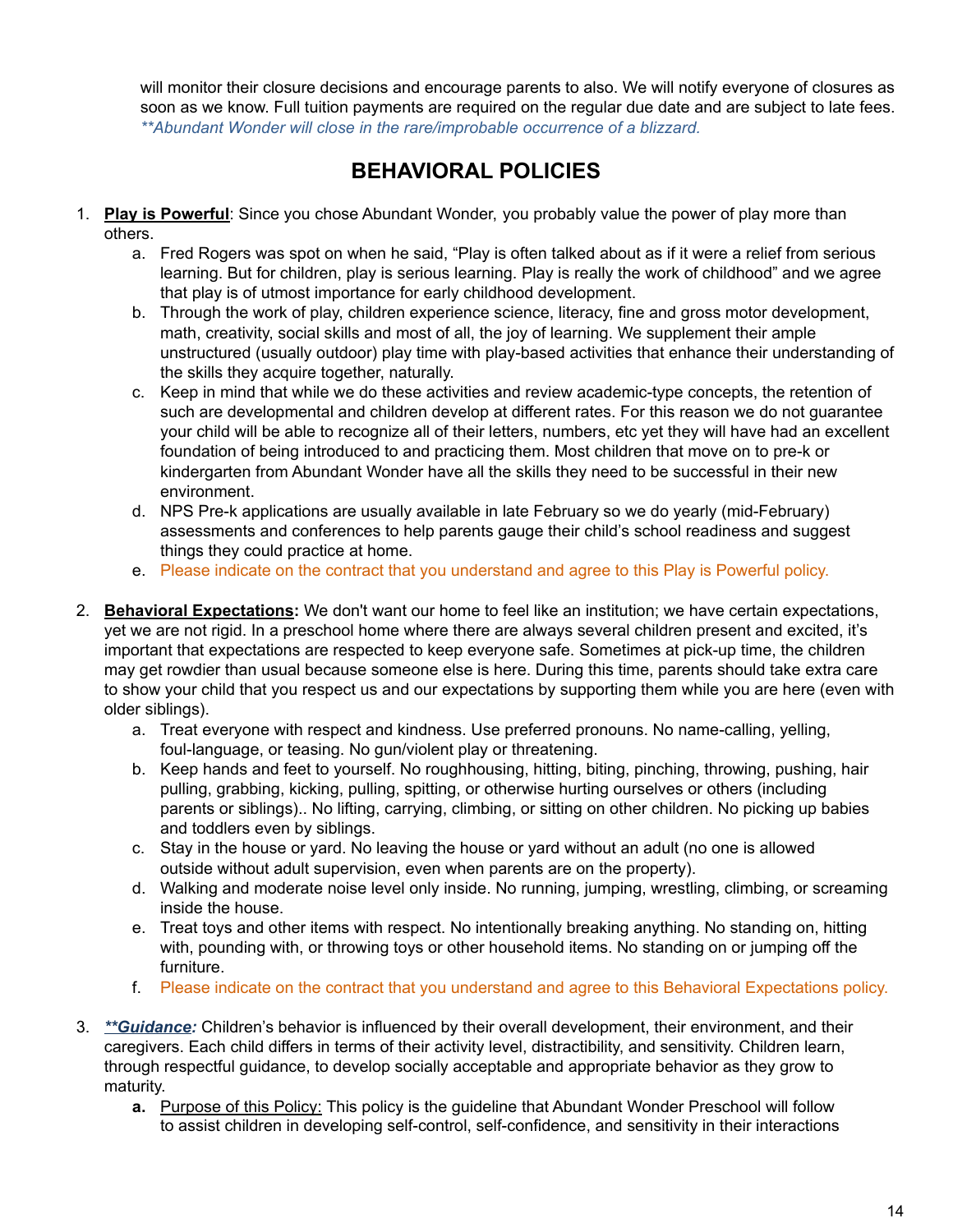with others. Guidance is required to ensure order, prevent injury, and ensure a child's activities are not infringing on the rights of others. **Behavior (adult and child) at Abundant Wonder Preschool is expected to be based on mutual respect. Consequently, all rules and requests relate to respecting ourselves, each other, our home and contents within.**

- b. Guidance Strategies: It is important that the caregiver 'sets the stage' for a positive atmosphere and maximum opportunities for desirable behavior. This will be done by:
	- i. Modeling respectful interactions by treating each child with the respect every person deserves;
	- ii. Explaining to the children what behavior will be acceptable and explaining the reason for the limits, doing so in a positive way;
	- iii. Focusing on what needs the child's behavior is conveying, instead of on the behavior alone (aka 'going upstream').
	- iv. Allowing the children time to respond to the expectations;
	- v. Reinforcing appropriate behavior;
	- vi. Being willing to listen and respond in a fair and supportive manner, and;
	- vii. Observing children in order to anticipate potential difficulties.
- c. Intervention Strategies: One or more of the following strategies will be used to help create a positive climate and minimize problems in a supportive, rather than punitive way:
	- i. By establishing eye contact and calling the child's name in a calm controlled voice to gain a child's attention;
	- ii. By remaining near the child in situations where they may be losing self-control;
	- iii. Children will be gently encouraged to "take a break" until they feel they are able to maintain appropriate behavior. Here, "taking a break" means moving away from the trigger to do something else. It does not mean excluding from activities or peers;
	- iv. Children will be respectfully reminded of expectations;
	- v. Engaging the children in problem solving as needed;
	- vi. For younger children or children with limited attention span and verbal abilities, we will attempt to change the behavior by modeling correct behavior or redirecting the child;
	- vii. Verbal and/or physical assistance will be shown by modeling problem solving if a child is discouraged or frustrated;
	- viii. Children will be offered choices in a non-threatening and non-punitive way to assist them in meeting expectations;
	- ix. We will clarify the possible outcomes of the behavior to the child;
	- x. If the child is unable to resolve a problem or take responsibility for their actions, they will be redirected to another activity, or in special circumstances, be limited in the use of a piece of equipment;
	- xi. The child could be removed from the situation in a positive way that ensures that the child still feels loved and respected. In such circumstances, we will be with the child practicing "time-in".
		- 1. this can be described as a time for caregiver and child to reconnect which often leads to a more peaceful rest of the day;
	- xii. On a rare occasion where a child loses control and could possibly injure themselves or others. We may be required to hold the child to soothe them until self-control is gained;
	- xiii. When a child is ready, they will be provided an opportunity to make amends.
- d. Practices Which are Unacceptable: Abundant Wonder Preschool considers the following practices unacceptable and will not tolerate their use (and **strongly** discourage the use in the child's home):
	- i. Corporal punishment ie. shoving, hitting, shaking, spanking.
	- ii. Harsh, belittling, or degrading treatment.
	- iii. Confinement, unsupervised separation from others, physical restraint as punishment.